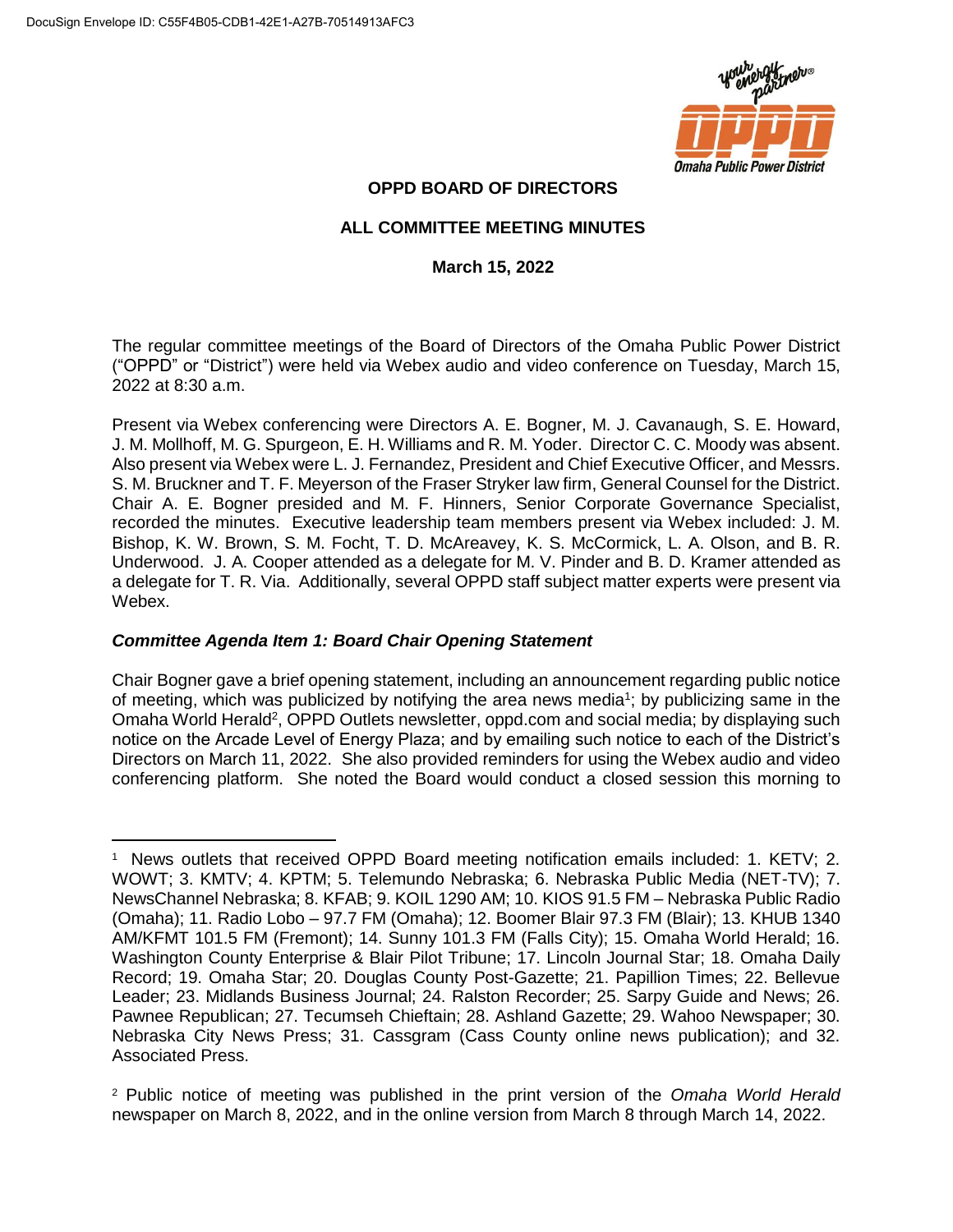discuss two topics: (i) Power with Purpose: Solar Update; and (ii) Enterprise Risk Management Quarterly Update.

# *Committee Agenda Item 2: Closed Session*

At 8:31 a.m., it was moved by Director Williams that the Board go into Closed Session. Director Williams stated as follows:

*"I move that the Board go into closed session at this time (8:31 a.m.) to discuss two topics: (i) Power with Purpose: Solar Update; and (ii) Enterprise Risk Management Quarterly Update.* 

*With respect to the Power with Purpose generation resource project solar update, a closed session is necessary for the protection of the public interest because the discussion will involve competitively sensitive utility infrastructure information, including potential pricing that would create a competitive disadvantage for the District if known by its business competitors, and also would create a competitive disadvantage for the District if known by potential contractors and property owners that may be involved in the infrastructure projects. The update also may involve discussion of legal matters, including contract negotiation matters that are protected by the attorney-client privilege.*

*With respect to the Enterprise Risk Management Quarterly Update, a closed session is necessary for the protection of the public interest because the discussion involves matters that are confidential and protected by the attorneyclient privilege and attorney work product doctrine and involve the discussion of security for District property and utility infrastructure information."*

The motion was seconded by Director Cavanaugh.

Thereafter, the vote was recorded as follows: Bogner – Yes; Cavanaugh – Yes; Howard – Yes; Mollhoff – Yes; Moody – Absent; Spurgeon – Yes; Williams – Yes; Yoder – Yes. The motion carried (7-0).

Chair Bogner read the following:

*"The motion to go into closed session has passed. This closed session will be limited to discussion regarding two topics: (i) Power with Purpose: Solar Update; and (ii) Enterprise Risk Management Quarterly Update. No votes or other action will be taken."*

After confirming the Board members, President Fernandez, members of the executive leadership team, S. M. Bruckner and T. F. Meyerson, General Counsel, M. F. Hinners and staff subject matter experts were present, the Webex Event was locked to prevent additional attendees from joining. The Board then conducted its closed session discussion of the Power with Purpose: Solar Update.

At 9:23 a.m., the Power with Purpose staff departed the meeting and the Enterprise Risk Management staff joined the meeting.

At 9:52 a.m., the Board took a break. No further business was discussed. The Webex Event was unlocked to allow OPPD staff and the public to join.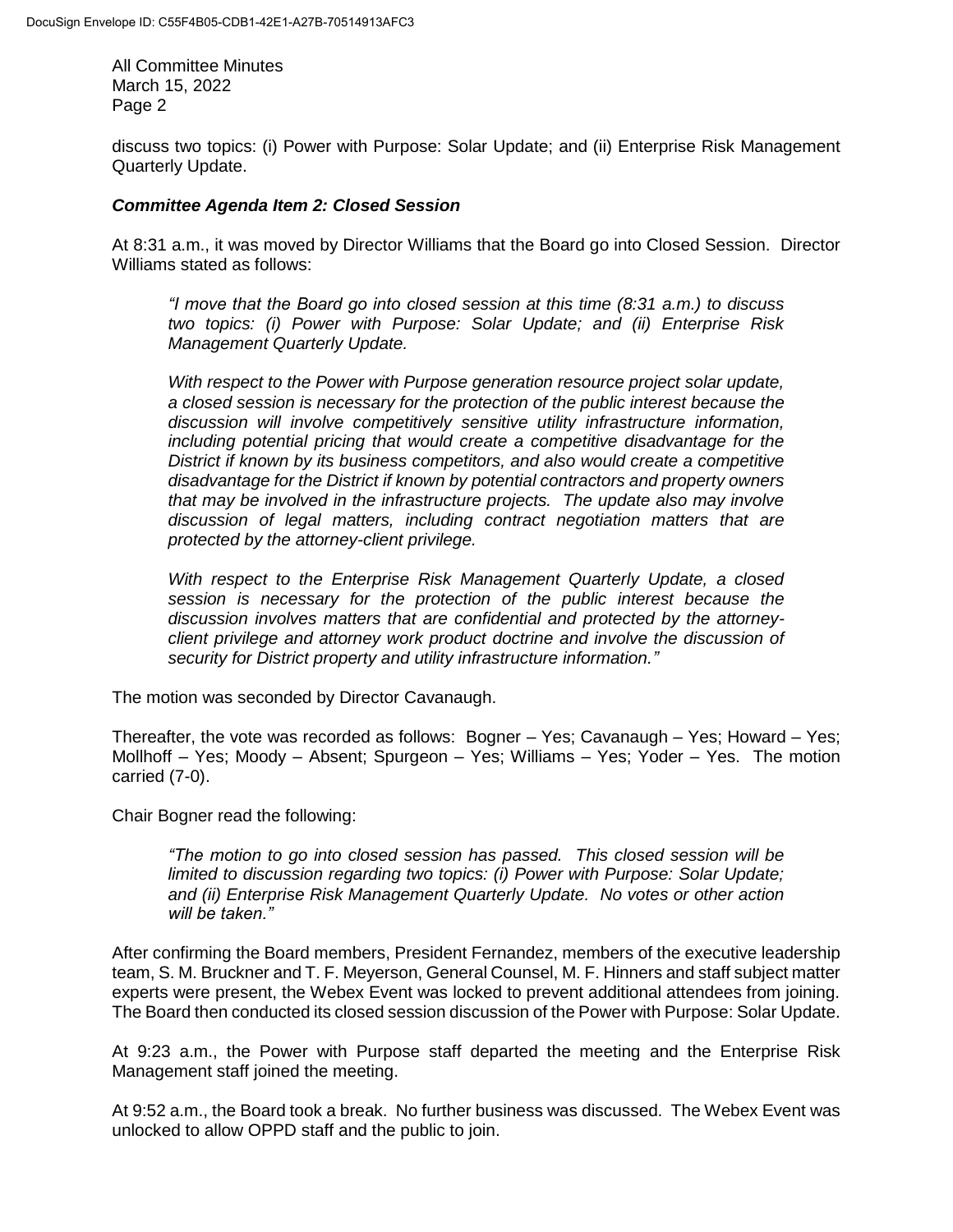At 10:01 a.m., a motion was made and seconded to reconvene the meeting in open session.

Thereafter, the vote was recorded as follows: Bogner – Yes; Cavanaugh – Yes; Howard – Yes; Mollhoff – Yes; Moody – Absent; Spurgeon – Absent; Williams – Yes; Yoder – Yes. The motion carried (6-0).

Chair Bogner stated:

*"The motion to come out of closed session at (10:01 a.m.) is carried. This closed session was limited to discussion regarding two topics: (i) Power with Purpose: Solar Update; and (ii) Enterprise Risk Management Quarterly Update. No votes or other board action were taken during the closed session."* 

Director M. G. Spurgeon returned to the meeting.

# *Committee Agenda Item 3: Public Session – Board Chair Opening Statement*

Chair Bogner welcomed members of the public and gave an overview of the meeting agenda and reminders for using the Webex audio and video conferencing platform. She informed the public that per the Board's Guidelines for Public Participation, the Board does not take public comment during the All Committees meeting. The Board will take public comments at the Board meeting on Thursday, March 17, 2022, which will be conducted remotely via Webex Events and will begin at 5:00 p.m. The public may attend remotely via Webex Events by going to oppd.com or they may come to the Omaha Douglas Civic Center to view the Webex.

Chair Bogner stated all board members except Director Moody were present via Webex, along with members of the executive leadership team and several attendees, consisting of OPPD employees and members of the public.

# *Committee Agenda Item 4: Safety Briefing*

President Fernandez provided physical and psychological safety reminders, including current safety focus reminders about: (i) sprains, strains and tears; (ii) hazard management; and (iii) eye wellness.

# *Committee Agenda Item 5: Governance Committee*

# **Governance Committee Chair Report**

In Director Moody's absence, Chair Bogner provided the Governance Committee report. She reported the Committee met on March 10, 2022 via Webex videoconference. A copy of the agenda for that meeting was made available in the Committee meeting materials for the Board to review. The Committee discussed the following topics: (i) non-substantive revisions to the OPPD Board Policies Binder; (ii) revised approach to the Board Work Plan; (iii) logistical considerations for remaining 2022 public Board meetings; (iv) confirmation of Governance Committee items on the Board Work Plan; and (v) summary of Committee direction.

Chair Bogner stated it was the Board's intention to conduct the regular monthly Thursday Board meetings in person at the Omaha-Douglas Civic Center beginning in April. The regular monthly Tuesday All Committees meetings will remain virtual through June, with a proposed intention to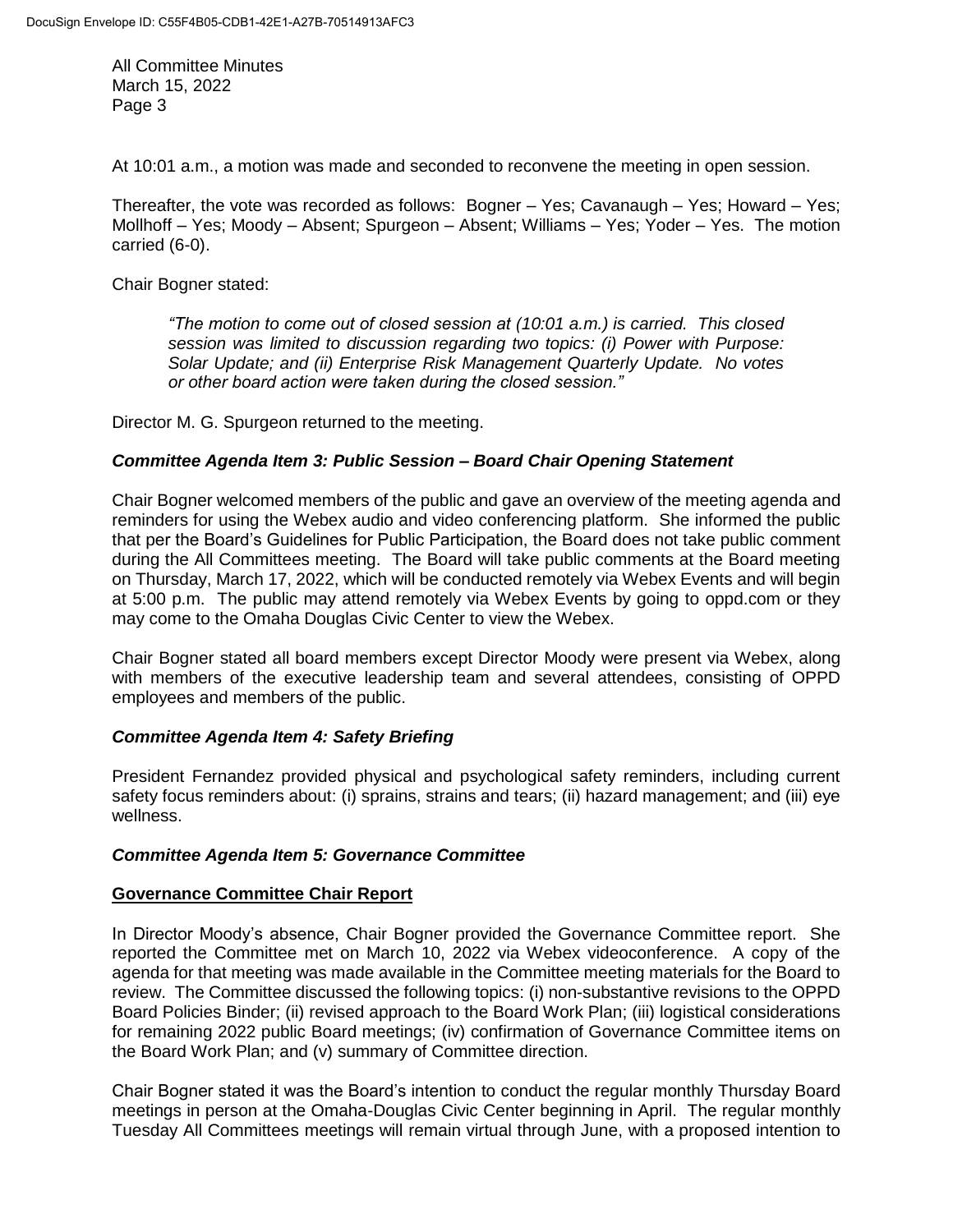convene in person beginning in August. Chair Bogner also confirmed that the regular All Committees and Board meetings for July will be cancelled.

*Supporting Data* Agenda

# **Report on Severance Agreement**

J. A. Cooper, Director Diversity and Inclusion, provided the following severance agreement report.

- a. OPPD is implementing an Accountable Management System (AMS).
- b. OPPD offers a Redeployment of Talent Program for exempt employees who do not meet the AMS suitability for role criteria. Employees who choose not to stay with the District are offered severance in exchange for a release of claims.
- c. One (1) exempt employee has chosen to separate from OPPD as a result of the AMS process and executed a separation agreement.
- d. The severance agreement involves a payment that exceeds \$50,000 and therefore may be subject to the requirement for reporting settlement agreements under Section 84-713 of the Nebraska Revised Statutes. These agreements are listed on the attachment.
- e. The severance agreement is available for inspection in the office of the corporate secretary.

# *Supporting Data*

**Datasheet** List of Severance Agreement Exceeding \$50,000

# *Committee Agenda Item 6: Finance Committee*

# **Finance Chair Report**

Director Yoder reported the Finance Committee met on March 4, 2022 via Webex videoconference. A copy of the agenda for that meeting was made available in the All Committee meeting materials for the Board to review. The Committee discussed: (i) 2021 annual financial report; (ii) retirement plan annual report; (iii) 401(k) and 457 retirement savings plan annual report; (iv) other post employment benefits (OPEB) trusts annual report; (v) SD-14: Retirement Plan Funding monitoring report; (vi) Independent Decarbonization Oversight Committee (IDOC) report and debrief from the IDOC members and Energy and Environmental Economics Inc. consultants; (vii) confirmation of Finance Committee items on the Board Work Plan; and (viii) summary of Committee direction.

#### *Supporting Data* Agenda

# **2021 Annual Financial Report**

J. M. Bishop, Vice President and Chief Financial Officer, presented the following annual financial results to the Board of Directors. He noted the results are unaudited.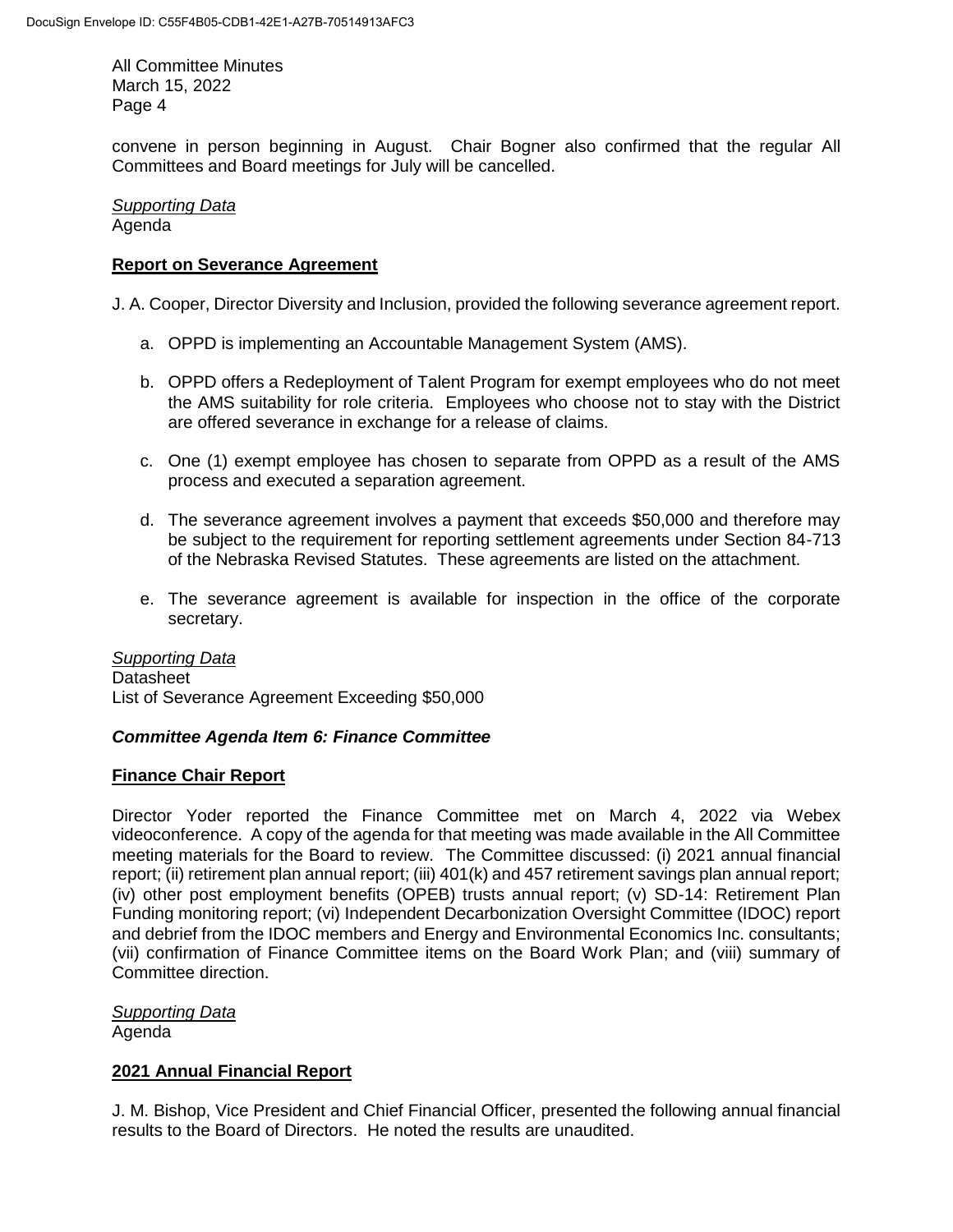- a. The annual 2021 financial results graphs were attached for review.
- b. Retail Revenue for 2021 was \$1,130.9 million, which was \$122.4 million over budget. Offsystem Revenue for 2021 was \$328.4 million, which was \$190.3 million over budget. Other Income for 2021 was \$58.9 million, which was \$7.1 million under budget.
- c. Operations and Maintenance Expense (less Fuel and Purchased Power) for 2021 was \$485.2 million, which was \$81.9 million over budget. Fuel and Purchased Power Expense for 2021 was \$608.4 million, which was \$243.4 million over budget. Other Expense for 2021 was \$396.6 million, which was \$5.2 million under budget.
- d. Operating Income for 2021 was \$75.2 million, which was \$20.6 million under budget.
- e. Net Income for 2021 was \$27.9 million, which was \$14.7 million under budget.

The Board and management team discussed a variety of topics related to the 2021 annual financial report, including the impacts of the February polar vortex event and the July and December storms, and transfer of nuclear decommissioning benefits reserve account (DBRA) funds to the retirement plan.

*Supporting Data* Datasheet Annual Financial Report Graphs

# **Retirement Plan 2021 Annual Report**

J. W. Thurber, Director Treasury and Financial Operations, presented the following report on the retirement plan fund and individual manager performance for 2021.

- a. The market value of the Retirement Plan Fund was \$1.29 billion on December 31, 2021. This compares to the market value of \$1.16 billion on December 31, 2020. During the year, the total contributions exceeded the benefit payments and expenses by \$57.2 million primarily due to an additional \$95.0 million contribution from the Decommissioning and Benefits Reserve. The investment gains net of fees were \$ 74.3 million.
- b. The asset allocation at year-end was 51.1% equity, 42.1% fixed income securities and 6.8% alternative assets (private real estate), which is within the Investment Policy Guidelines approved by the Board.
- c. A summary of the 2021 Retirement Plan Investment Manager's performance then was presented by the District's consultant, Mr. Jeff Boucek, Vice President and Director of Public Fund Consulting, of Segal Marco. Keith Reynolds of Segal Marco also attended the meeting.

Mr. Boucek presented the following information:

- Market Environment
- Total Fund Results
	- o Review of Retirement Fund Financial Objectives
- Individual Manager Results
	- o Domestic Equity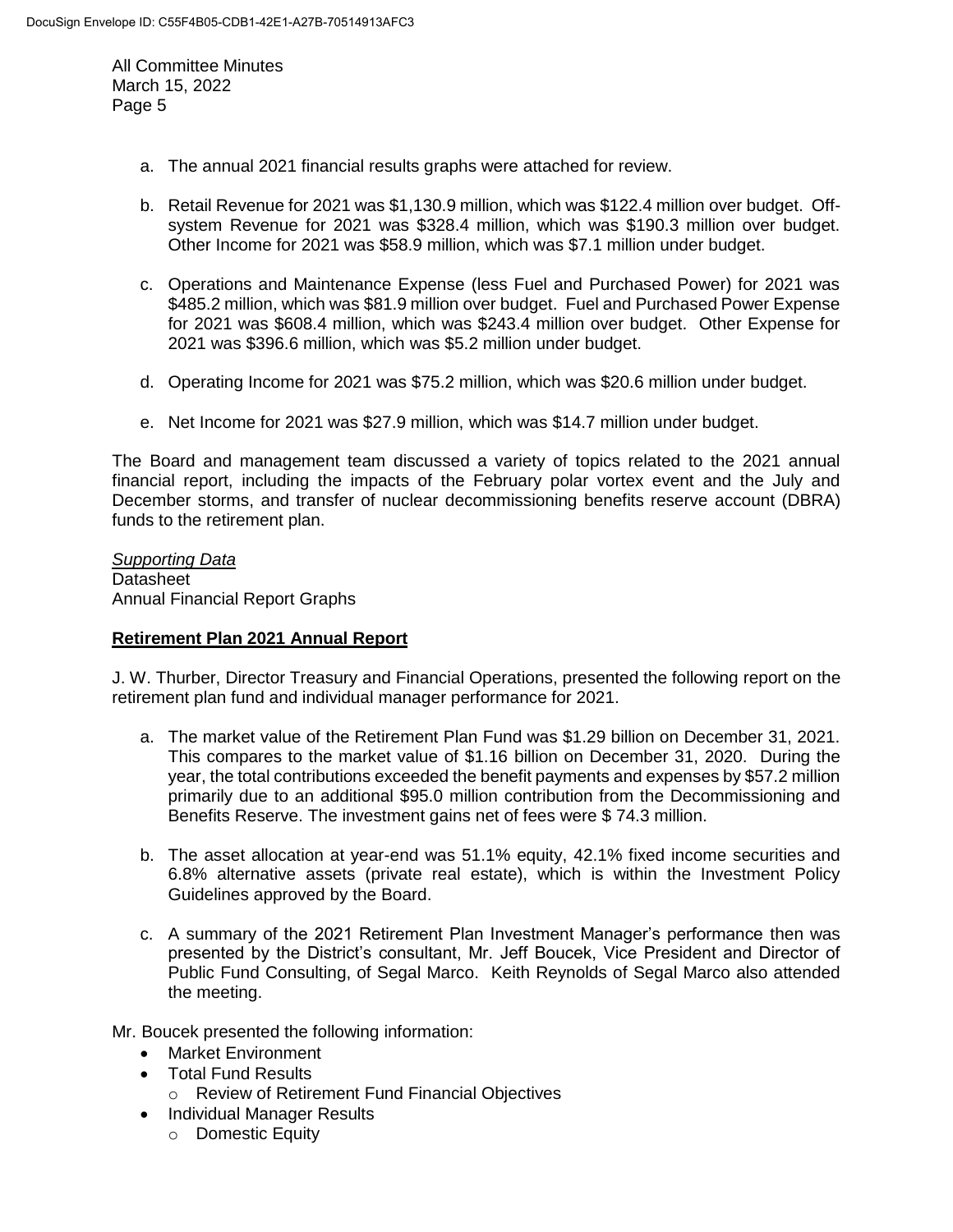- o International Equity
- o Domestic Fixed Income
- o Global Fixed Income/Emerging Market Debt
- o Private Real Estate
- Total Fund Summary

The Board and management team discussed a variety of issues related to the performance of the retirement plan, including the search for a replacement for Voya Small Cap Growth.

# *Supporting Data*

**Datasheet** Summary of Investment Manager Performance Segal Marco Advisors Presentation

# **401(k) and 457 Retirement Savings Plans 2021 Annual Report**

J. W. Thurber, Director Treasury and Financial Operations, presented the following report on the fund options for OPPD's 401(k) and 457 Retirement Savings Plans for 2021.

- a. The District offers two retirement savings plans, 401(k) and 457, that provide the ability for employees to save current earnings for retirement. The investment options for the 401(k) and 457 Plans are monitored by a committee of employees, which includes members of the Treasury and Financial Operations division and Human Capital division. The investment options are identical in the 401(k) and 457 Plans.
- b. The market value for OPPD's 401(k) and 457 Retirement Savings Plans was \$695.1 million as of December 31, 2021. During the year, employee contributions totaled \$14.3 million and OPPD's contributions totaled \$5.9 million in both plans.
- c. During 2021, Templeton Global Bond fund was removed due to poor performance with its funds transferred to the Loomis Sayles Core Plus Bond Fund. In addition, due to higher fund balances, the T. Rowe Price Blue Chip Growth Trust (Class T1) was replaced with the lower cost T. Rowe Price Blue Chip Growth Trust (Class T2).
- d. A summary listing investment options, balances, and annual fund performance for the period ending December 31, 2021 was attached for the Board's review.

The Board and management team discussed a variety of issues related to the 401(k) and 457 retirement plans, including the relatively high employee participation rate, funding levels, and the proactive monitoring of the fees and performance of investment managers.

*Supporting Data* **Datasheet** Summary of Fund Options and Performance

# **Other Post Employment Benefits (OPEB) Trusts 2021 Annual Report**

J. W. Thurber, Director Treasury and Financial Operations, presented the following report on Other Post Employment Benefits (OPEB) Trusts for 2021.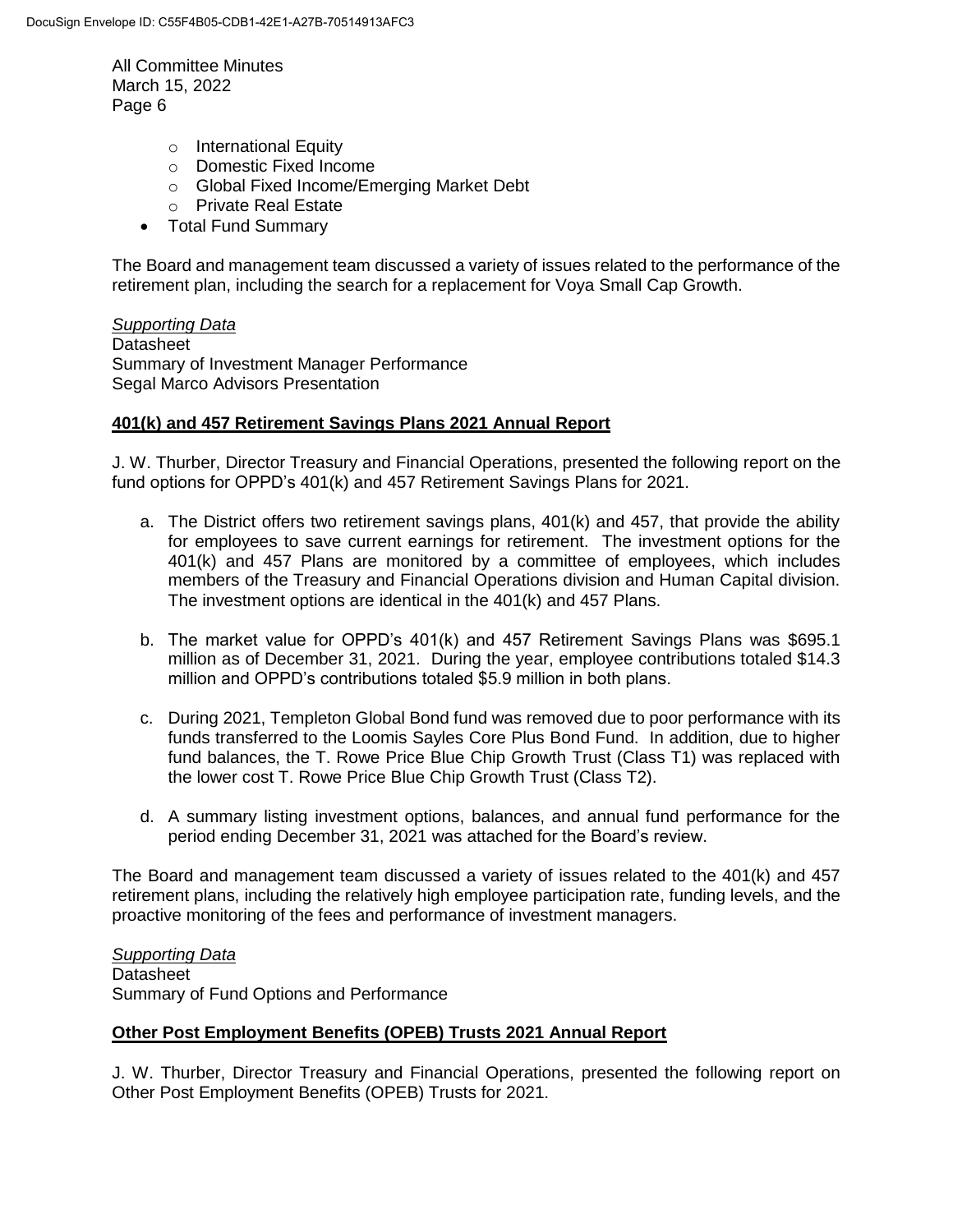- a. The District has established two Other Post Employment Benefits (OPEB) Trusts to fund the liability of medical and life insurance benefits for retired employees and their spouses. The first trust is designated for employees hired prior to 2008 (Pre-2008 OPEB Trust Fund). The second trust is designated for employees hired after December 31, 2007 (Post-2007 OPEB Trust Fund). The investments for the two OPEB Trust Funds are monitored by an investment committee (Committee) comprised of the Vice President of Financial Services, Senior Director Human Capital, Director Treasury and Financial Operations and Director Corporate Accounting.
- b. The market value of the Pre-2008 OPEB Trust Fund equaled \$197.2 million as of December 31, 2021, compared to \$183.6 million as of December 31, 2020. The District's contributions totaled \$13.4 million, retiree contributions were \$4.4 million and benefit payments along with associated fees were \$23.4 million for 2021. The Pre-2008 OPEB Trust Fund was primarily invested in a global equity fund, a real return fund, a private real estate fund and a core fixed income fund. The asset allocation at year-end was 55.4% equity, 17% fixed income, 18.2% real return and 9.4% private real estate, which is within the Investment Policy guidelines. The Fund earned a 13.8% return for 2021.
- c. The market value of the Post-2007 OPEB Trust Fund equaled \$7.5 million as of December 31, 2021, compared to \$6.1 million as of December 31, 2020. The District's contributions totaled \$1.0 million in 2021. Benefit payments along with associated fees totaled \$45,601. There were no retiree contributions during 2021. The Post-2007 OPEB Trust Fund was primarily invested in a core bond fixed income fund and a global equity index fund. The asset allocation at year-end was 68.9% fixed income and 31.1% equity which is within the Investment Policy guidelines. The Fund earned a 4.9% return for 2021.
- d. A summary listing investment balances and annual fund performance for the period ending December 31, 2021, was attached for the Board's review.

*Supporting Data* **Datasheet** Investment Balance Summary

# **SD-14: Retirement Plan Funding Monitoring Report**

J. W. Bishop, Vice President and Chief Financial Officer, presented the following to ensure full Board review, discussion and acceptance of SD-14: Retirement Plan Funding Monitoring Report.

- a. The first set of Board policies was approved by the Board on July 16, 2015. A second set of Board policies was approved by the Board on October 15, 2015.
- b. Each policy was evaluated and assigned to the appropriate Board Committee for oversight of the monitoring process.
- c. The Finance Committee is responsible for evaluating Board Policy SD-14: Retirement Plan Funding Monitoring Report on an annual basis.
- d. The Finance Committee reviewed the SD-14: Retirement Plan Funding Monitoring Report and recommended that OPPD be found to be sufficiently in compliance with the policy as stated.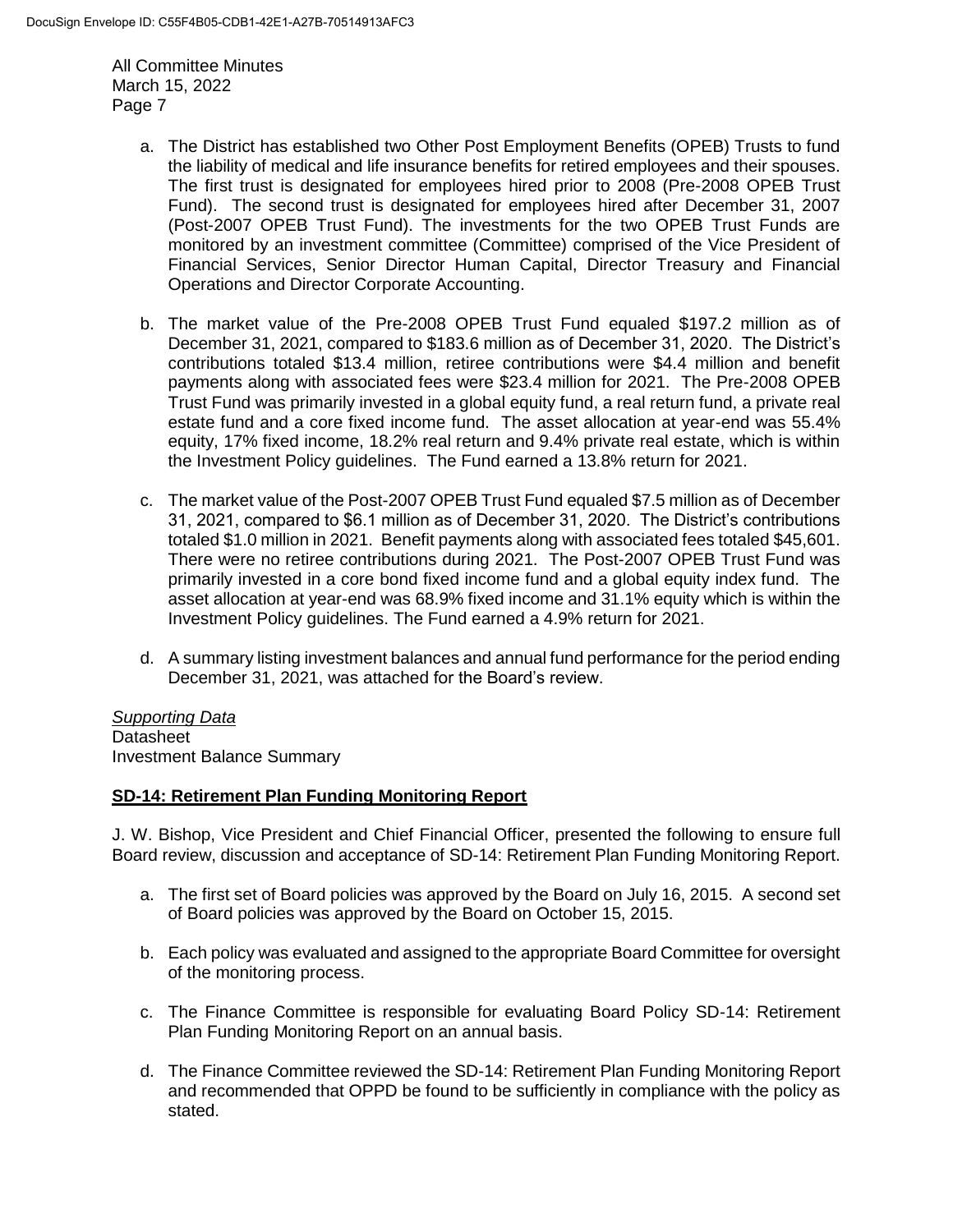Mr. Bishop presented the following information:

- SD-14: Retirement Plan Funding Policy
- Actuarial analysis to determine annual required contribution (ARC) to the plan
- Discount rate determined with the assistance of an investment consultant
- Long-term full funding and ARC
- Retirement Plan funded ratio
- Recommendation

The Board and management team discussed various aspects of the monitoring report, including the evaluation of Aon as the actuary, methodology for determining the ARC, the impact of the funded ratio when the discount rate changes, and consideration of ESG (environmental, social and governance) factors in making investment decisions.

The Finance Committee recommended Board approval of the 2022 SD-14: Retirement Plan Funding Monitoring Report. The Board was scheduled to vote on this matter at the March 17, 2022 meeting.

*Supporting Data* Datasheet Exhibit A – Monitoring Report Resolution

The Board took a break for lunch at 11:50 a.m. and reconvened at 12:20 p.m.

# *Committee Agenda Item 7: System Management & Nuclear Oversight Committee*

#### **System Management & Nuclear Oversight Committee Chair Report**

Director Williams reported the System Committee met on March 3, 2022 via Webex videoconference. A copy of the agenda for that meeting was made available in the All Committee meeting materials for the Board to review. The Committee discussed: (i) Independent Decarbonization Oversight Committee (IDOC) report and debrief from the IDOC members and Energy and Environmental Economics Inc. consultants; (ii) overview of the Pathways to Decarbonization Internal Operations and Community work streams update; (iii) SD-9: Resource Planning potential revisions; and (iv) summary of committee direction.

*Supporting Data* Agenda

# **Nuclear Oversight Committee Report**

B. D. Kramer, Sr. Director Utility Operations, reported the Nuclear Oversight Committee provides a regular oversight of items related to the Fort Calhoun Station (FCS) nuclear plant. In addition to safe and secure dry cask storage of fuel, the required Preventative Maintenance tasks and Surveillance Tests, the following major decommissioning activities were conducted:

 Work activities necessary to segment the reactor vessel internals continue to progress on schedule. The specialty tools and equipment used for cutting the components are functioning as designed. Shipments of the packaged material for disposal continue safely and in accordance with regulations.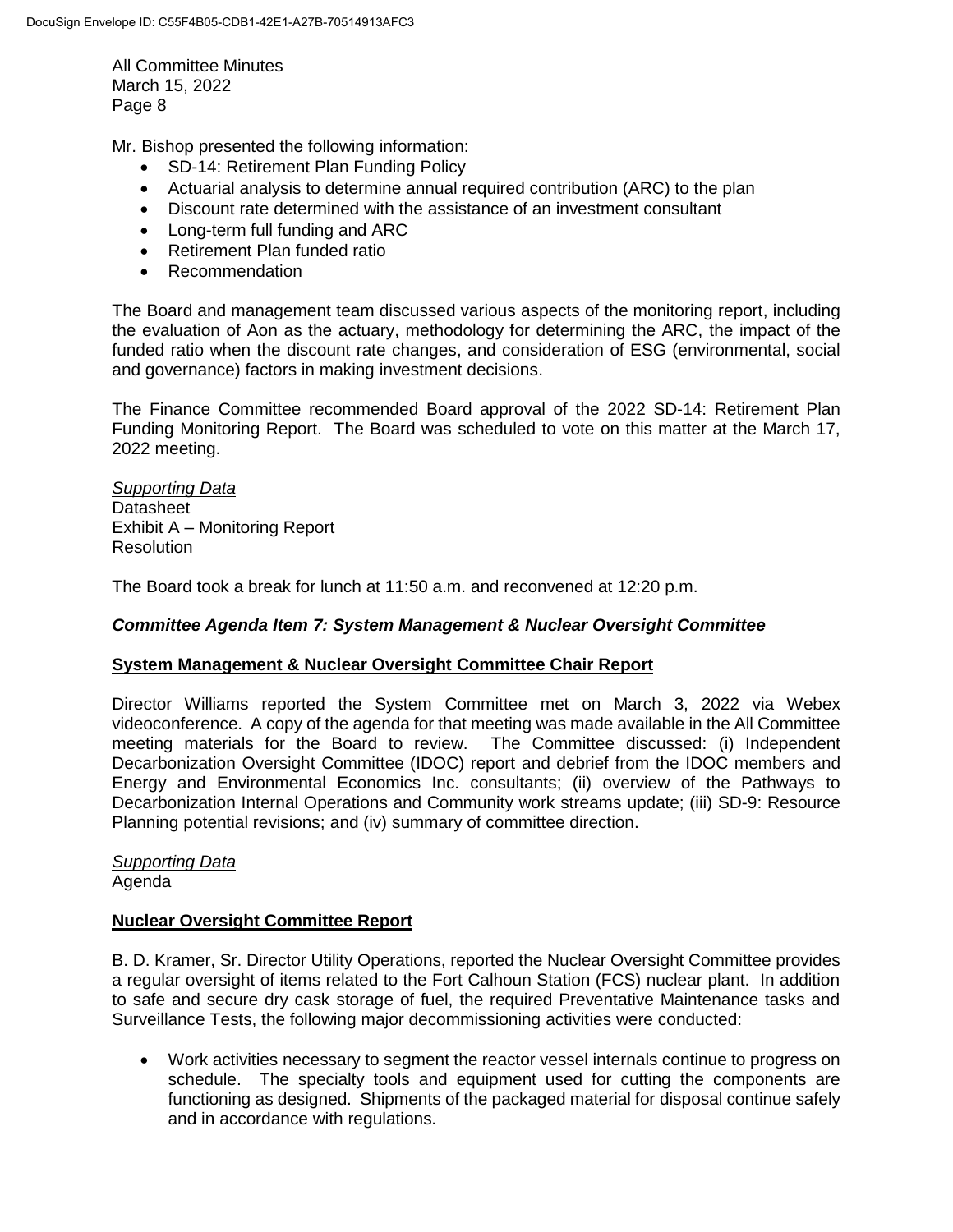- Demolition of the Auxiliary Building is on track as mechanized equipment continues to advance into the structure. Shipments of the material for disposal are occurring regularly and will continue for the remainder of the year.
- The Decommissioning Oversight Committee (DOC) conducted another review of project performance to date and upcoming work plans. Areas evaluated include industrial and radiological safety, material disposal, project plans, and project controls amongst others. The DOC provided positive comments regarding project performance along with opportunities to explore further continuous improvement items.

#### *Supporting Data* **Datasheet**

# **Pathways to Decarbonization – Internal Operations and Community Update**

B. R. Underwood, Sr. Director Systems Transformation, provided the following overview on the objectives, methodology, findings and recommendations on the Pathways to Decarbonization Internal Operations and Community work streams for March 2022.

- 1. In November 2019, the Omaha Public Power District ("OPPD") Board of Directors approved an overall commitment for OPPD to "Conduct all of its operations (including operations such as building services and transportation) in a manner that strives for the goal of net zero carbon production by 2050." To identify pathways to meet this goal, OPPD has embarked upon a Strategic Initiative titled "Pathways to Decarbonization." The strategic initiative is broken into four separate work streams: Energy Portfolio, Internal Operations, Customer, and Community. The Energy Portfolio and Customer work streams were presented in February 2022. The Internal Operations and Community work streams will present their findings and recommendations today.
- 2. The Internal Operations work stream created a repeatable, standardized carbon accounting framework and greenhouse gas inventory that is transparent, complete, accurate, consistent, and relevant. This inventory is based on the World Resource Institutes Greenhouse Gas Protocol and has been independently verified by a third party.
- 3. The Community work stream identified four focused opportunity areas where OPPD is positioned to be a partner, educator, and leader for community-scale decarbonization. Industry benchmarking and best practices were utilized to identify current strategies and actions that OPPD is utilizing as well as potential incremental strategies and actions in these focus areas.
- 4. This update communicates a summary of the purpose of the work streams, the methodology for executing the studies, key findings, recommendations, and next steps.
- R. D. Stigge, Decarbonization Program Manager, presented the following:
	- Introduction and Agenda
- E. C. Muth, Environmental Sustainability Coordinator, presented the following:
	- Decarbonization: Internal Operations
	- Objective
	- Greenhouse Gas (GHG) Protocol Corporate Accounting and Reporting Standard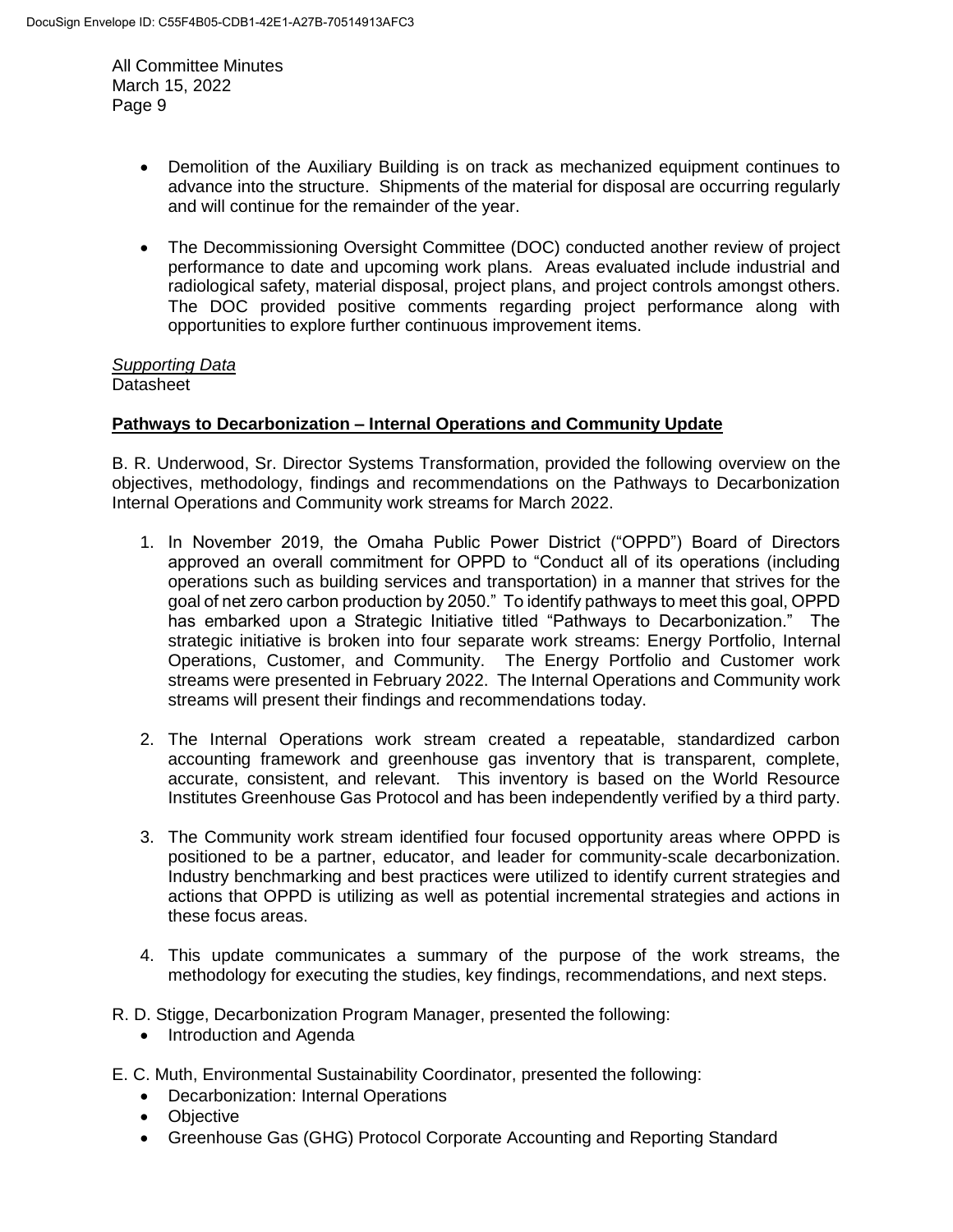- GHG Inventory
- GHG Scope 1 and 2
- GHG Scope 3
- Scope of GHG Verification Effort
- Plan Assessment and Verification Findings
- Recommendations

S. C. Brown, Sr. Director Enterprise Architecture and Information Management, presented the following:

Critical Information Management

Ms. Muth then presented the following:

- Decarbonization: Community
- Low-Carbon Electricity is Key to Community Scale Decarbonization
- Community Decarbonization Approach and Objectives
- Insight to Opportunity
- Building Our Community Decarbonization Roadmap
- Community Decarbonization Roadmap
- Accelerating the Electric Vehicle (EV) Transition Roadmap
	- o Strategies
	- o Sample of Existing Programs and Initiatives and Sample of Incremental Opportunities
- Supporting Distributed Generation Roadmap
	- o Strategies
	- o Sample of Existing Programs and Initiatives and Sample of Incremental Opportunities
- Advanced Energy Codes and Green Building Roadmap
	- o Strategies
	- $\circ$  Sample of Existing Programs and Initiatives and Sample of Incremental Opportunities
- Energy-Water Nexus Roadmap
	- o Strategies
	- o Sample of Existing Programs and Initiatives and Sample of Incremental Opportunities
- Community Engagement

Mr. Stigge presented the following:

• Recommendations

The Board and management team discussed a variety of issues and questions throughout the presentation, including, among others: reporting and accounting for GHG; advanced energy codes and green building standards; strategies to accelerate transition to EV usage; solar and EV trade allies; benefits of the energy-water nexus; and demand side management.

*Supporting Data* **Datasheet Presentation** 

# *Committee Agenda Item 8: Public Information Committee*

# **Public Information Committee Chair Report**

Director Mollhoff reported the Public Information Committee met on March 8, 2022 via Webex videoconference. A copy of the agenda for that meeting was made available in the All Committee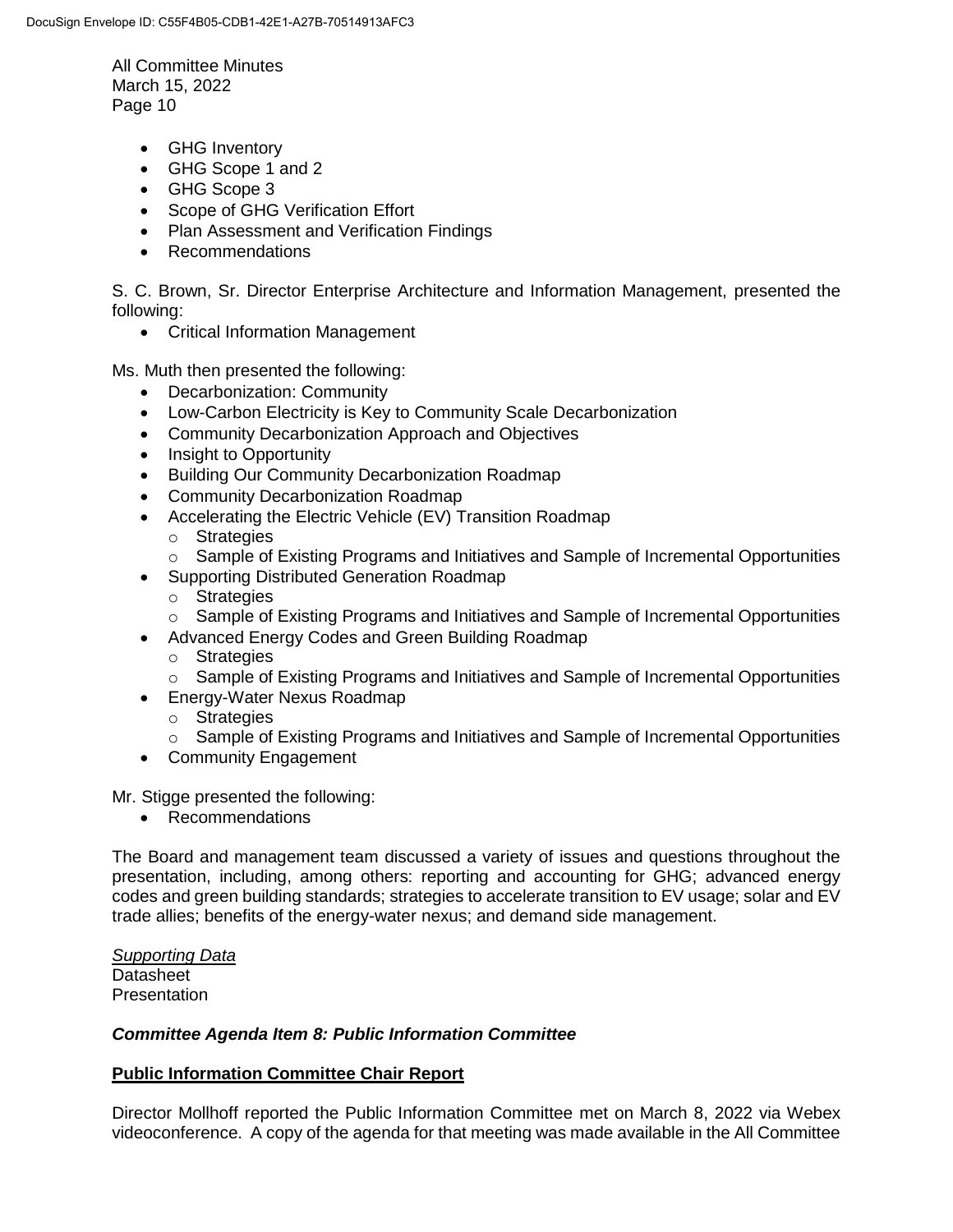meeting materials for the Board to review. The Committee discussed: (i) legislative and regulatory affairs update; (ii) potential revisions to SD-11: Economic Development policy; (iii) Greener Together product development updates; (iv) confirmation of Public Information Committee items on the Board Work Plan; and (v) summary of committee direction.

# *Supporting Data*

# Agenda

# **Legislative and Regulatory Update**

L. A. Olson, Vice President – Public Affairs, provided an update on 2022 state and federal legislative matters and regulatory matters.

- a. Nebraska's 107th Legislature 2<sup>nd</sup> session began on January 5, 2022 and ends on April 20, 2022.
- b. The 117<sup>th</sup> Congress began on January 3, 2021 and is expected to end January 3, 2023.

T. R. O'Brien, Director Economic Development and External Relations, presented the following:

- State Legislative Update
	- o 2022 Nebraska Legislative Calendar
	- o 2022 OPPD Priority Bills
	- o 2021 Carryover Bills

S. A. Voyles, Government Relations Manager, presented the following:

Federal Legislative Update

The Board and management team discussed a variety of legislative issues throughout the presentation.

*Supporting Data* **Datasheet** Legislative Update Presentation Legislative Bill Tracker

# **Greener Together Program Update**

T. D. McAreavey, Vice President – Customer Service, provided an update on the launch of the Greener Together product, the replacement to the Green Power product.

- a. A new product named Greener Together will officially launch in April 2022.
- b. Greener Together is a customer-led product which customer-owners participate through monthly and/or one-time contributions in which OPPD will later use to execute customer nominated and voted upon projects.
- c. A transparent dashboard and webpage will be developed for customers to see the quantity of funds raised and the status of active initiatives as a result.
- d. The legacy Green Power product currently has approximately 5,100 participants providing an average annual contribution of \$300,000 dollars to support early wind farm projects.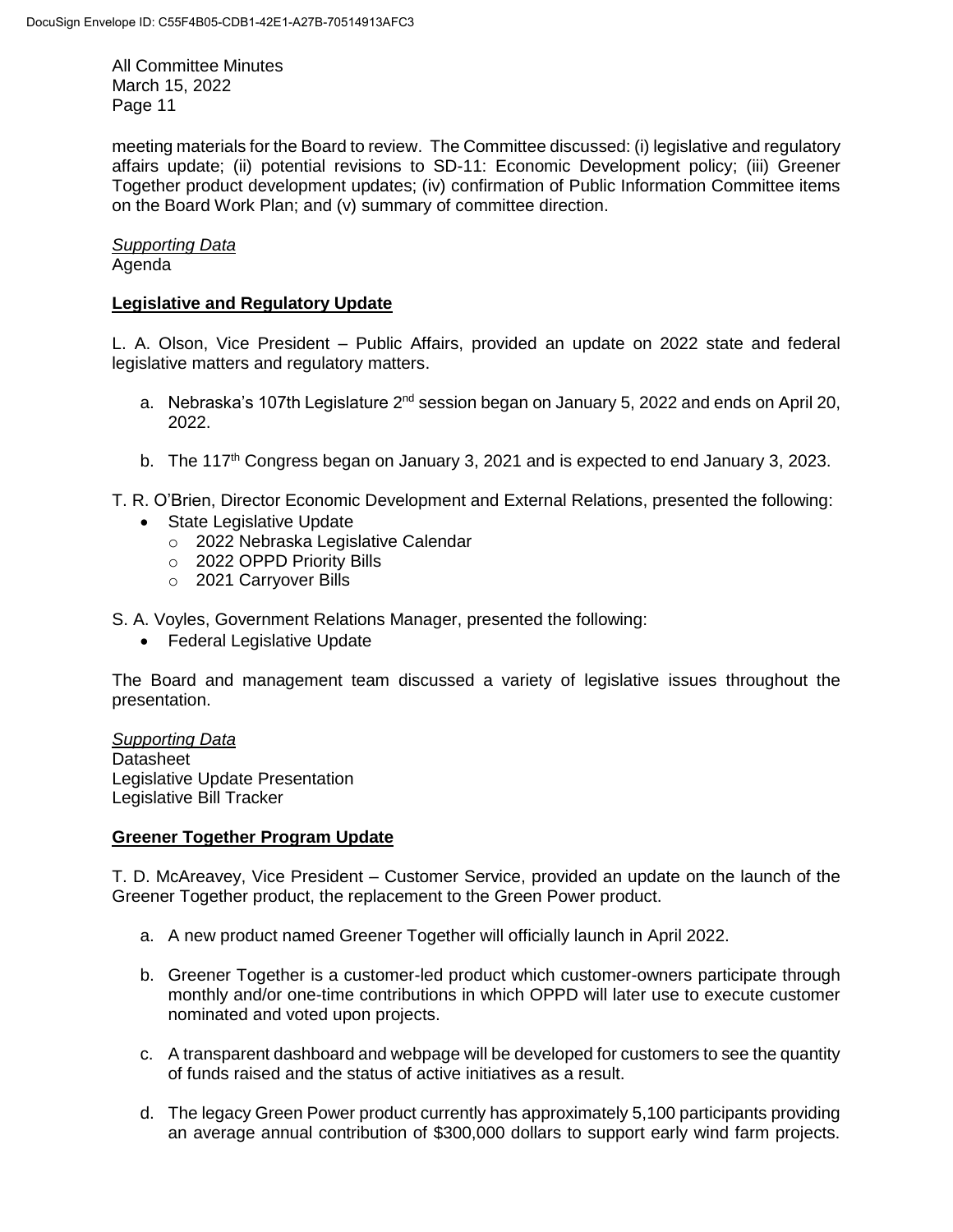> The new Greener Together is targeted to have approximately 42,000 participants and \$2.7M by 2032.

- e. As approved in the 2022 Corporate Operating Plan, existing Green Power Rate Riders [463A and 463B] will expire as of March 31, 2022.
- H. B. Siebken, Director Product Development and Marketing, presented the following:
	- Green Power Refresh Project
	- Problem Statement and Goals
	- Research
	- Industry Research Recap
	- Customer Outreach
	- Key Customer Learnings
	- Introducing Greener Together
	- Greener Together Overview
	- Community Project Examples
	- Pricing Tiers and Benefits
	- Program Benefits
	- Application Process and Review
	- Project Scoring Matrix
	- Product Goals and Projections
	- Marketing
	- Launch Project OPPD and Bellevue University sustainable edible orchard and grass/flower demonstration plot
	- Greener Together Launch Timeline
	- Strategic Alignment
	- $\bullet$  Q&A

The Board and management team discussed a variety of issues about the Greener Together program, including: metrics that will be used to measure the reduction in environmental impact; community engagement process and transparency in how funds will be used; pricing tiers and voting on potential projects; and customer application process.

*Supporting Data* **Datasheet Presentation** 

The Board took a break at 2:30 p.m. and reconvened at 2:40 p.m.

# *Committee Agenda Item 9: Other Business*

# **Confirmation of Board Meeting Agenda**

The Board members reviewed and confirmed the agenda for the Board meeting on Thursday, March 17, 2022, which will be conducted remotely via Webex audio and video conference at 5:00 p.m. The public may attend remotely by accessing the Webex meeting link on oppd.com or the public may watch the Webex at the Omaha Douglas Civic Center, 2nd Floor Legislative Chamber, which will be set up as the physical location to view the Webex.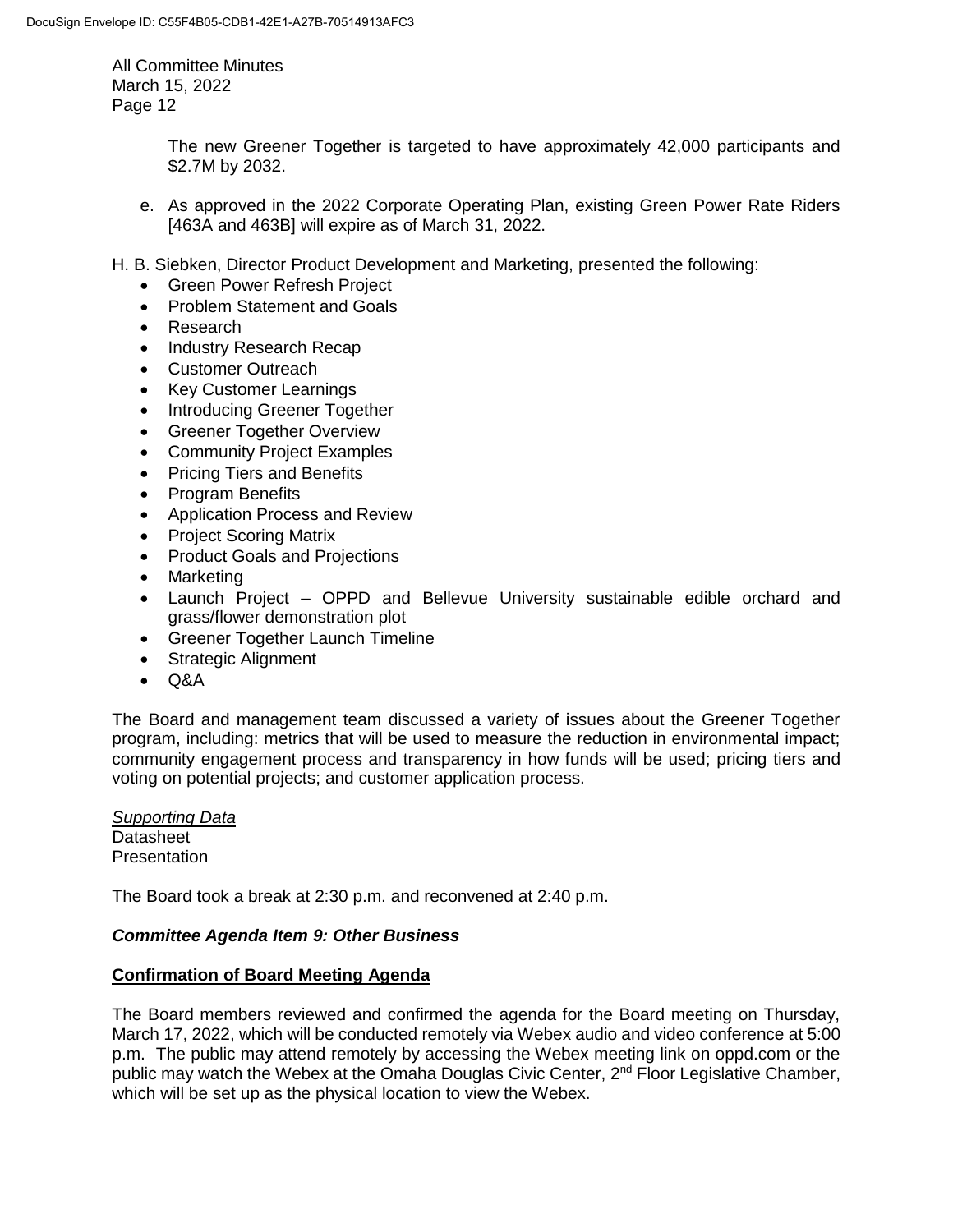# **Review of Board Work Plan**

Chair Bogner discussed a process change in the way the Board would use this time to review the Board Work Plan and process. She asked if there were any items that should be added to the Board Work Plan. There was no comment from Board members.

# **Power with Purpose: Natural Gas Generation, Transmission, and Solar Updates**

B. R. Underwood, Sr. Director Systems Transformation, provided updates on the Power with Purpose projects for March 2022.

#### FUEL SUPPLY FACTS

1. Metropolitan Utilities District (MUD) for Standing Bear Lake Station has initiated design and planning for gas supply infrastructure and installation of a portion of the pipeline is to occur near term in support of future site construction activities.

# TURTLE CREEK STATION AND STANDING BEAR LAKE STATION FACTS

- 1. Engineering and procurement activities are in progress and construction activities are being planned by Zachry Group, as the Engineer, Procure, and Construct (EPC) vendor for both the Turtle Creek and Standing Bear Lake Stations' generation facilities and substation infrastructure.
- 2. Preliminary grading continues at both Turtle Creek Station and Standing Bear Lake Station. Associated technical assessments of both project sites continue in parallel with the grading.
- 3. Zachry anticipates mobilizing substation subcontractor to Standing Bear Lake Station in May 2022 and to Turtle Creek Station in April 2022.

# ENERGY DELIVERY FACTS

- 1. Easement negotiations for the Sarpy Southwest Transmission Project (SSWTP) are progressing well with approximately 65% of the easements reaching voluntary agreement to date. Final-offer letters for outstanding easements will be sent to landowners in early March 2022.
- 2. Brink Constructors has been awarded the transmission construction contract and began mobilizing to the job site the week of February 21, 2022. Material will begin being delivered to the laydown yard starting March 1, 2022 and construction activity is scheduled to begin in early March 2022.

# SOLAR FACTS

- 1. Researching and pursuing opportunities to mitigate key project risks, including the generation interconnection backlog, active tariffs on solar modules, equipment backlogs caused by global supply chain challenges, and local and national policy – either current or proposed – that impact the overall outcomes of the solar projects to meet Resolution 6351.
- M. A. Walker, Manager Construction Management, presented the following:
	- Turtle Creek Station and Standing Bear Lake Station updates